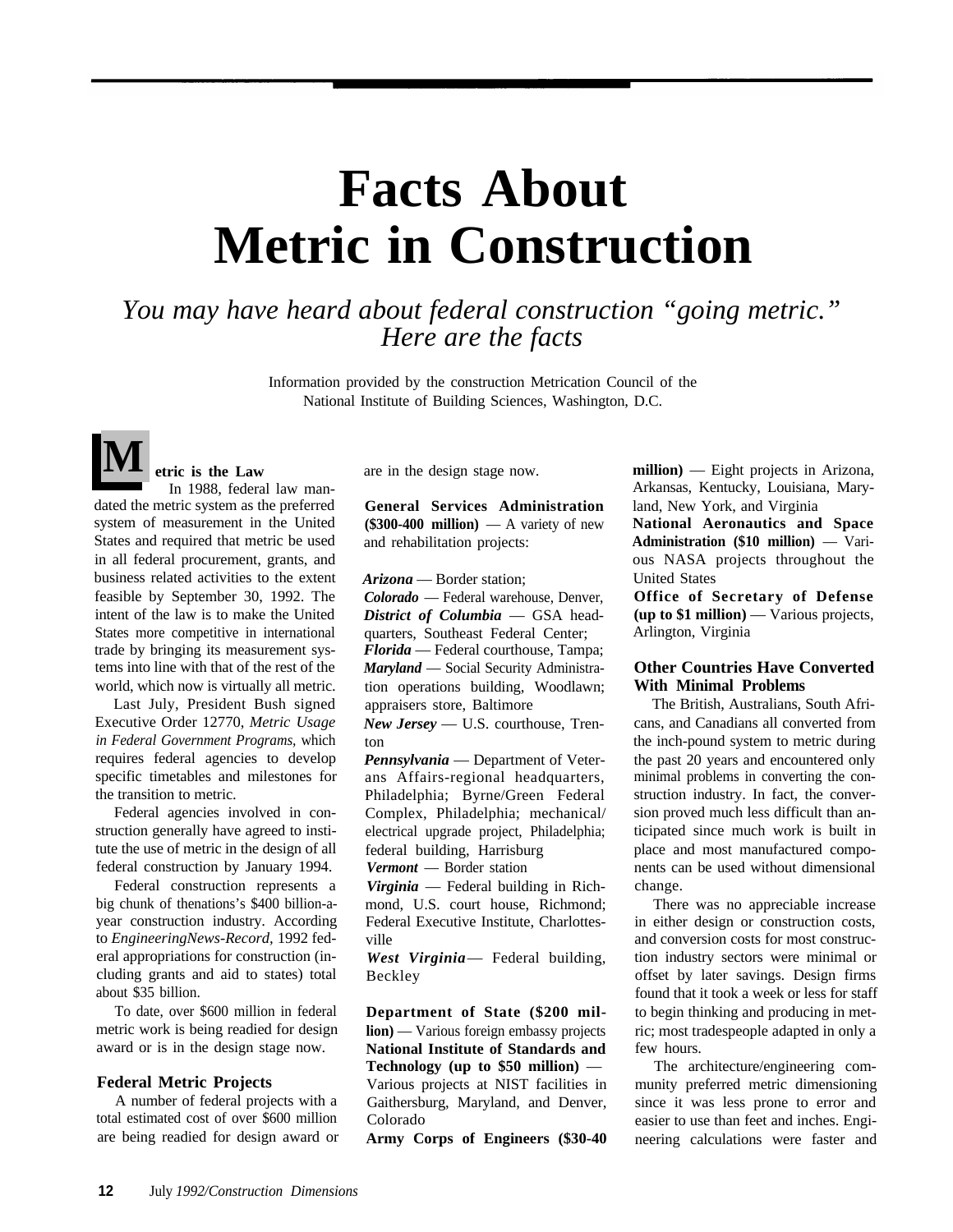more accurate because there were no unit conversions and no fractions.

Metric offered a one-time chance to reduce the many product sixes and shapes that had accumulated over the years but were no longer useful, thus saving production, inventory, and procurement costs.

# **Metric Conversion Is Readily Achievable**

The use of computer-aided design and drafting systems continues to increase, and most engineering and cost calculations are performed on computers. Virtually all HVAC system controls are digitized, and computer-controlled manufacturing operations are now common. In each of these areas, computers make switching between the inch-pound system and the metric system simple.

The codes of two of the country's three model code organizations, BOCA and SBCCI, and the standards of NFiPA and ASTM feature dual units (inchpound and metric) where measurements are specified. Many other organizations have added metric measurements to their standards or are in the process of doing so.

The preliminary results of several recent General Services Administration metric pilot projects in the Philadelphia area indicate no increase in design or construction costs.

American design and construction firms use metric routinely in foreign work with no reported problems.

The costs of metric conversion in other U.S. industries have been far lower than expected, and the benefits greater. Total conversion costs were less than 1% of original estimates at General Motors, which now is fully metric. Rationalization of fastener sizes at IBM during metric conversion reduced the number of fasteners from 38,000 to 4,000. The liquor industry reduced the number of container sizes from 53 to seven after converting to metric.

#### **International Competition De-**

#### **mands Metric**

For those sectors of the U.S. construction industry that export goods or services, metrication is vital.

In 1990, U.S. non-lumber construction product exports totaled about \$2.8 billion and imports totaled about \$4.2 billion.

The foreign billings of American architecture/engineering/contracting firms amounted to \$3.2 billion in 1989 with about a third of this from Europe.

The European Community, now the world's largest market, has specified that products with non-metric labels will not be permitted for sale after 1992.

The largest U.S. trading partners, Canada, and Mexico, are now predominantly metric countries.

In the ongoing U.S.-Japanese Structural Impediments Initiative negotiations, the Japanese have identified non-metric U.S. products as a specific barrier to the importation of U.S. goods.

Some Americanmanufacturers, such as Otis Elevator, are switching to metric to increase their international competi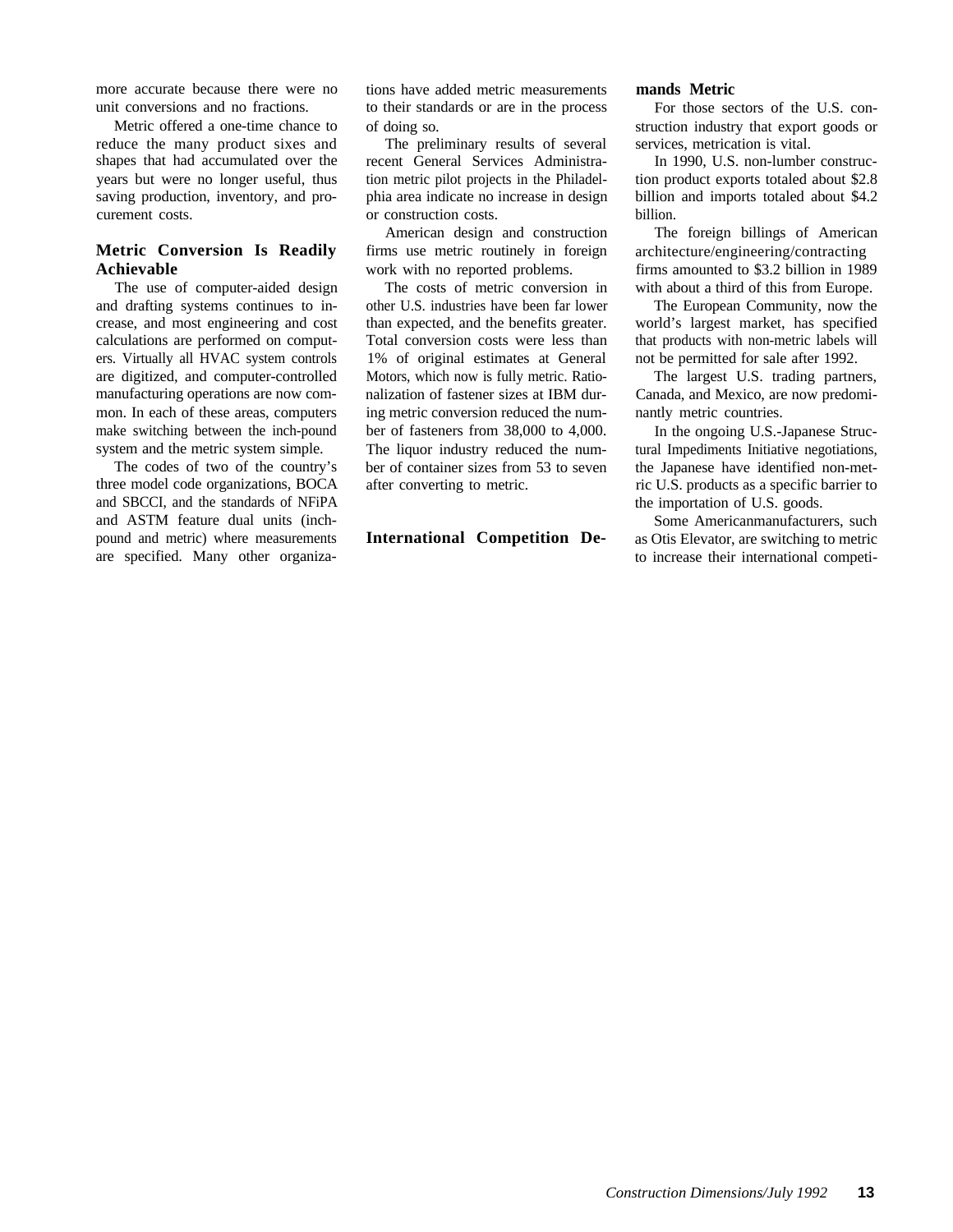tiveness and reduce their parts inventories. Other sectors of the construction community, such as the wood industry, have shipped exports in metric for many years.

Even without the federal impetus, there is a growing consensus that it is in the American construction industry's long-term interest to "go metric."

### **Metric Guide Available**

To help the construction industry learn about converting to metric, the National Institute of Building Science has published a 34-page booklet called the *Metric Guide for Federal Construction.* The guide includes:

—An introduction to metric

—A primer on metric usage for architects, engineers, and the trades

—Requirements for metric drawings and specifications

—Guidance on metric management and training

—A complete list of available metric construction references This new guide is available from AWCI for \$15 (member)

or \$30 (nonmember) plus shipping. It provides the most comprehensive and accurate guidance to building professionals who need to understand and comply with the new requirements. For more information, call (703) 684-2924. Use the order form on page 15.

### **Your Body Metrics**

Your approximate height in centimeters:

Add a zero to your height in inches, divide by four, and add 3 cm. *(For an exact conversion, multiply your height in inches by 2.54 cm.)*

Your height:  $\frac{ }{ }$  " divided by 4 plus 3 cm =  $\frac{ }{ }$  cm

Your approximate weight in kilograms: Divide your weight by two, then subtract 10% more. *(for*

*an exact conversion, multiply your weight by 0.454 kg.)*

Your weight:  $\_\_\_\_\$ lbs. divided by 2, minus 10% =  $\_\_\_\_\_\$ 

**Designed for the Construction Industry . . .** *the only Federally Approved Guide on Metrication Now Available* —In Canada and Great Britain, metric conversion proved

much less difficult than anticipated.

—American construction firms routinely use metric in foreign work with no reported problems.

—The largest U.S. trading partners, Canada and Mexico, have become predominantly metric countries.

—The European Community, now the world's largest single market area, has specified that products with non-metric labels will not be permitted for sale after 1992.

—During recent trade negotiations, the Japanese identified non-metric U.S. products as a specific barrier to the importation of U.S. goods.